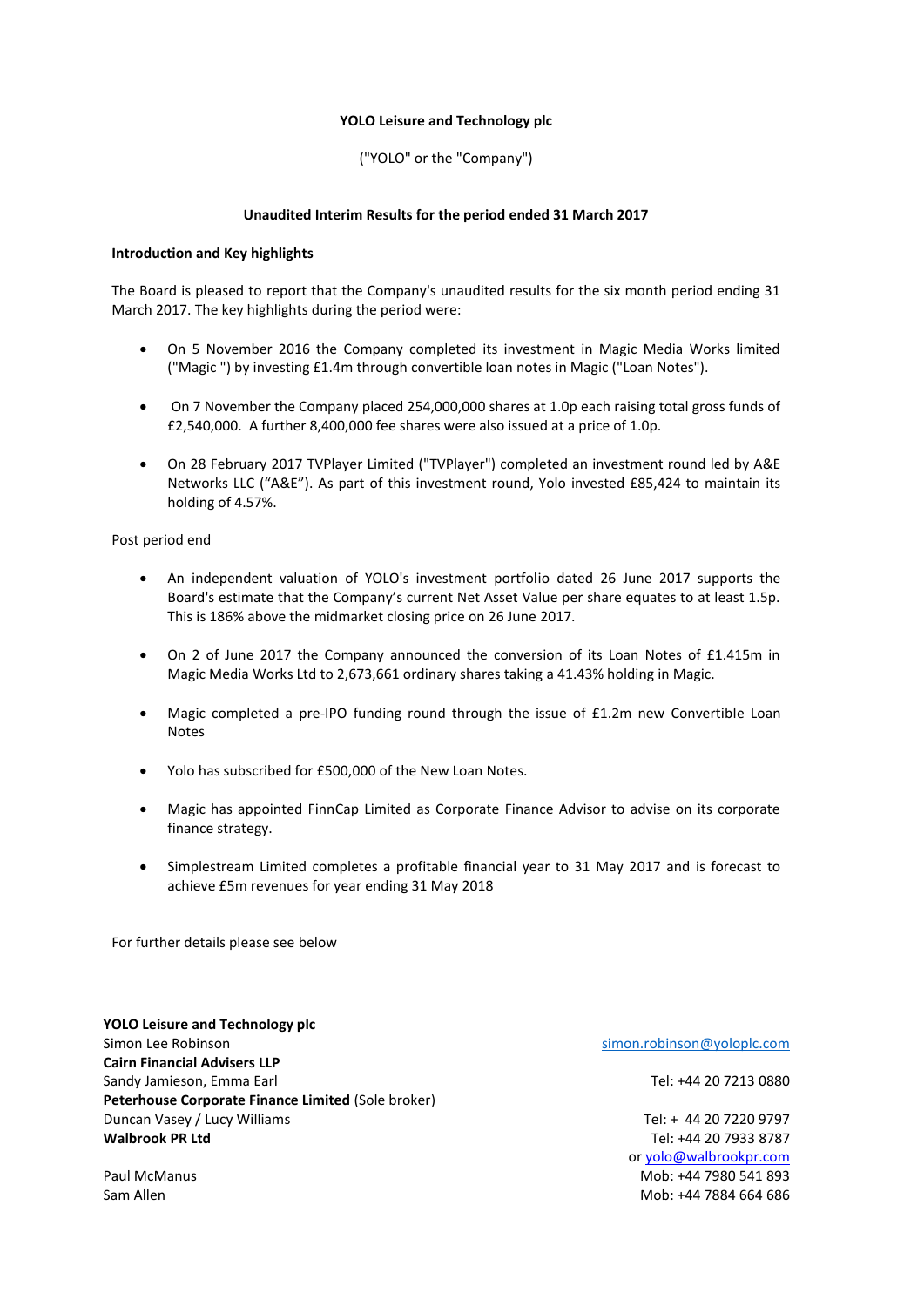# **Introduction**

I am pleased to report that the Company has had an active six month period ending 31 March 2017.

During the period the Company placed 254,000,000 shares at 1.0p each raising total gross funds of £2,540,000. A further 8,400,000 fee shares were also issued at a price of 1.0p.

On 5 November 2016 the Company completed its investment in Magic Media Works limited ("Magic ") by investing £1.4m through convertible loan notes in Magic ("Loan Notes"). The Loan Notes were converted into approximately 41.43% of the ordinary share capital of Magic on a fully diluted basis subsequent to the period end.

On 28 February 2017 TVPlayer Limited ("TVPlayer") completed an investment round led by A&E Networks LLC ("A&E"). As part of this investment round, Yolo invested £85,424 to maintain its holding of 4.57%.

The Board has commissioned an independent valuation of YOLO's investment portfolio by Welbeck Associates, Chartered Accountants. The valuation is dated 26 June 2017 and is based on current share prices in respect of the Company's quoted investments and recent investment rounds and indicative third party valuations for the Company's unquoted investments. Based on this valuation, the Directors estimate that the current Net Asset Value of the Company equates to approximately £7 million, which equates to at least 1.5p per share. This is 186% above the midmarket closing price on 26 June 2017.

The Company continues to actively search for additional investment opportunities in pursuit of its investment strategy. Our stated aim is to be a successful and profitable investment company by focussing on undervalued technology, travel, leisure and media businesses. We have and will continue to achieve this by identifying early stage or turnaround opportunities that require investment and / or have potential for a reverse takeover. We will invest into businesses with content and delivery capability that engage customers, monetise the user experience and have potential to scale.

# **Market context and background to investment strategy**

The UK leisure sector is a large and diverse sector generating an estimated £117 billion. Consumers want to spend their free time enjoying themselves and are seeking experiences that enrich or add convenience to their lives. New classifications of leisure activities and ways of consumers engaging with content and experiences have emerged, whether these be occasional, frequent or habitual leisure activities. New subsegments within the leisure segment have emerged such as music, video streaming subscriptions, podcasting, eSports and entertainment within the home representing a bigger and growing part of the consumers overall leisure time and expenditure.

How consumers spend their leisure time and disposable income is a key theme for each of Yolo's investee companies and of equal importance how they monetise this engagement time. Each of them have worked to capitalise on the shift to digital by developing technology platforms and capability that engage consumers with media content to create innovative and entertaining experiences that consumers value.

Consumers are increasingly looking to enrich their lives through entertainment experiences, aiming to make their everyday life more enjoyable and memorable. Improved technology in the form of smart TVs and the emergence of TV and streaming services have encouraged consumers to enjoy leisure in the comfort of their own home.

# **Summary of investment portfolio:**

The Board has been selective in the transactions made and our growing investment portfolio now consists of businesses with strong technology and content themes. Each of the businesses are pioneers and innovators in their sectors and are disrupting the space that they are in, being consistent with YOLO's investment criteria.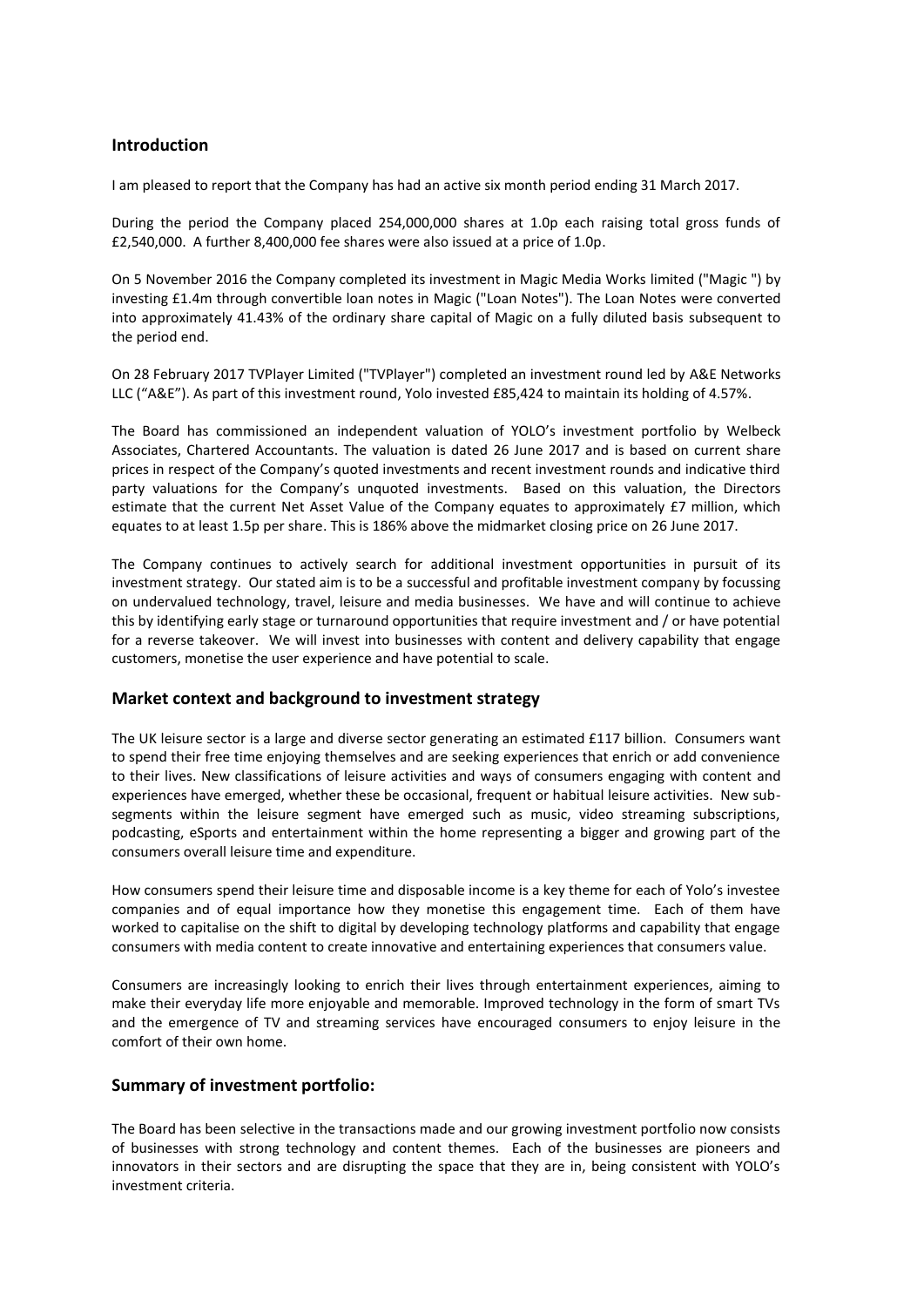**Magic Media Works Ltd ("Magic") investor summary:** Magic is a home entertainment technology company, with a mission to connect people together through music and bring joy to the home by building remarkably simple products that anyone, and everyone can use. On 7 November 2016 Yolo invested £1,415,000 in Magic Loan Notes. The Magic Loan Notes were converted into 2,673,661 ordinary shares on 2 June 2017 bringing its holding in Magic to 41.43%. On the same day YOLO also acquired a further £500,000 of new loan notes in Magic.

Magic has licensing agreements with the world's major record labels, including Universal Music Group, Sony Music Group and Warner Music Group and major independents including Merlin Music and also the major music publishers, allowing users to access millions of albums and over 29 million music tracks adfree.

During the first quarter of 2017, a third of its existing customers were already using the company's devices for more than 8 hours per week.

Magic's next generation product is scheduled to launch in Q3 2017, delivering a suite of new features which will significantly differentiate the company's proposition from existing music streaming offerings.

In anticipation of the new product's launch, Magic has appointed Paul Johnson (previously with Nissan, Sony and Virgin) as Chief Marketing Officer and Michael Moszynski, CEO of London Advertising, has joined Magic's Advisory Board.

The new product will be made available through a range of retailers, etailers and TV shopping networks in a range of territories in both North America and Europe with launch dates and further details about the products exciting features to be announced in the near future.

**Simplestream Limited ("Simplestream") investor summary:** Simplestream is a live & video on demand (VOD) streaming solution broadcast company. Yolo invested on the 4 of February 2015 and has a 6.71% shareholding in the company with 9,943 shares. The total cost of our investment is £539,134.

Simplestream is a leading provider of video services for the media and entertainment industry specialising in end-to-end multi-device streaming including; Live, On-demand (VoD) and Catch-up TV, Cloud and Hybrid TV and Apps. It generates revenues on a SaaS based model and continues to impressively grow its client base with recent agreements, increasing recurring revenue growth to over 50% up year on year.

The company is profitable as of its May 2017 year end and benefits from over £3m in annually contracted software licence fees. Revenues for the 2017/2018 financial year are forecast to be in excess of £5m.

Recent high profile signings have contributed to the company's growth with Simplestream being selected by:

- NWSL Media, a joint venture between the National Women's Soccer League and A+E Networks
- Modern Times Group owned TracePlay to provide the TRACE App for their urban music and entertainment global media group
- A+E Networks UK to provide TV Everywhere distribution services for its new UK free-to-air channel Blaze
- Sony Pictures Television for its Hybrid TV solution and new catch-up service on YouView, the service hosts shows from Sony's popular kids channels Tiny Pop, POP and KIX
- Three new Subscriber Video on Demand (SVod) accounts have also been signed to provide customised and bespoke genre TV platforms for; the Arts and Culture content, Music and Sports.

Simplestream has built the service with features that include HD live channels and Video on Demand (VoD) with high quality adaptive streaming, the flexibility to create multiple thematic content packs based on deep metadata to enhance content discovery across multiple screens, region-based content controls to customise how content is presented in real-time, and localisation of all content in English and other languages.

**TVPlayer Limited ("TVPlayer") investor summary:** TVPlayer is a licensed TV aggregating broadcast platform that is focussed directly on the customer. Yolo invested on the 4 February 2015 and has a 4.57% shareholding in the company with 11,067 shares at a cost of £372,964.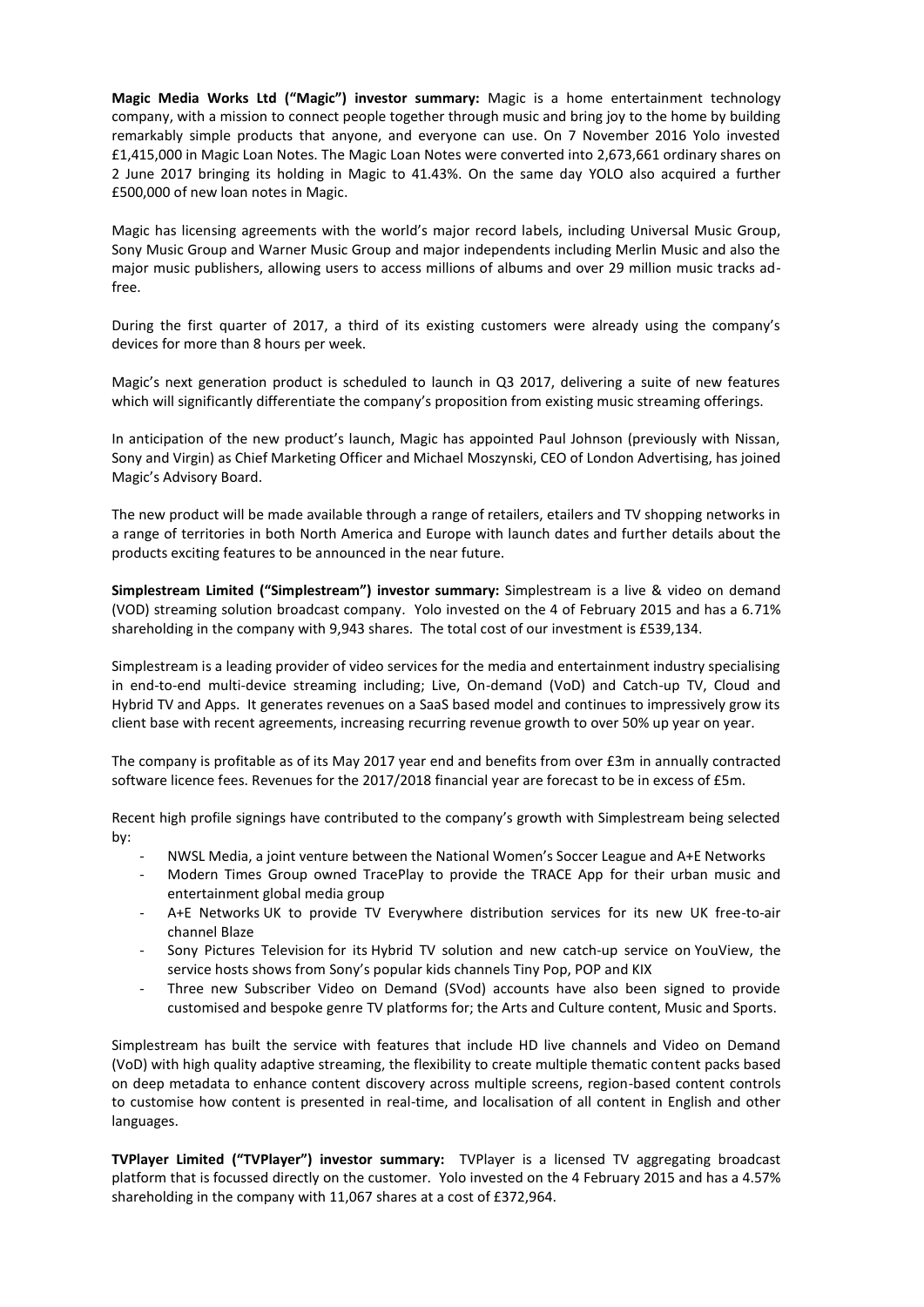TVPlayer was founded in 2014 and is the UK's de facto online TV aggregator. The company demerged from Simplestream Ltd in September 2016 to assist its growth. The company is well positioned with new and large strategic content partners taking an active interest to assist the business in its expansion.

The company has already attracted 3m downloads with 1m monthly active users and is the UK's only fully licensed online channel aggregator, having signed contracts with all of the commercial PSBs in September 2016. TVPlayer offers 75+ free live channels and the TVPlayer Plus offering a further 29 premium live and on demand channels for a monthly £5.99 (€7).

A+E (a joint venture between Disney and Hearst Media) is an award-winning, global media content company and a minority shareholder of TVPlayer following a £5m cash investment in August 2016. A+E are actively assisting management to accelerate growth in the UK and internationally. Opportunities exist for further strategic partnerships and the company is well positioned to capitalise on these opportunities.

TVPlayer continues to roll out its service onto new platforms, most recently adding Xbox and Roku. The company is now available on ten platforms: desktop, iOS, Android, Windows, Amazon Fire TV, Apple TV, EE TV, selected connected TVs, Xbox and Roku, with plans later this year for Chromecast, Playstation and Freesat.

The ten different technology platforms, generate over 6 million streams per month with an average of 34 minutes per stream, TVPlayer is a data rich source that provides valuable analytics and a valuable functionality to personalise the user experience such as recommendations and interactive engagement.

YOLO initially invested into Simplestream in February 2015 and the TVPlayer subsequently demerged in September 2016. Both are private businesses that have not disclosed their valuations to the market, although their combined value had quadrupled by year end 2016 since Yolo's investment. Both the TVPlayer and Simplestream businesses are well positioned to capitalise on the growth and user opportunities within the UK and International markets.

**GFinity plc ("Gfinity") investor summary:** Gfinity is one of the world's leading eSports companies and a premium eSports operator in the UK, offering a uniquely integrated suite of branded assets that give clients supreme opportunities to reach and engage with eSports fans through both viewing and participation. Yolo invested into Gfinity at the time of its listing on 23 December 2014. Yolo has acquired 2,143,023 shares in the company at cost of £364,650.

In May 2017 Gfinity successfully completed an oversubscribed placing with new and existing institutional and other investors to raise proceeds of £6.25 million, with 31,250,000 Placing Shares at 20 pence per share. Net proceeds of the placing will be deployed for additional working capital purposes and to launch the Gfinity Elite Series in the UK in summer 2017 and further establish its position as a leader in the eSports industry, as well as develop proprietary software, invest in personnel and invest in broadcast technology.

eSports is a global term for organised multi-player video game competitions particularly between professional players, that are streamed on the internet and watched by hundreds of millions of fans around the world. The global esports market is expected to grow 41% to \$696 million in 2017, according to a new report by market researcher Newzoo and by 2020, esports revenues are expected to grow to \$1.49 billion, with the audience for esports forecast to rise to 385 million during 2017 (up 19% on 2016).

The average eSports viewer watches content 19 times a month, with a session length of 2.2 hours, this gives a total of 41.8 hours per month, compared to the average 23 hours per month watched by football fans. eSports is unique in having a primary online broadcast platform, offering brands a progressive way of interacting with consumers. eSports is inherently social and ideally placed to drive conversations and marketing across Facebook, Twitter and Instagram.

Interim Results for Gfinity for the 6 months to 31 December 2016 show revenues up by 45% and operating losses down by 10% on the same period in the prior year and cash equivalents of £2.7m (30 June 2016: £0.8m and 31 December 2015: £1.6m).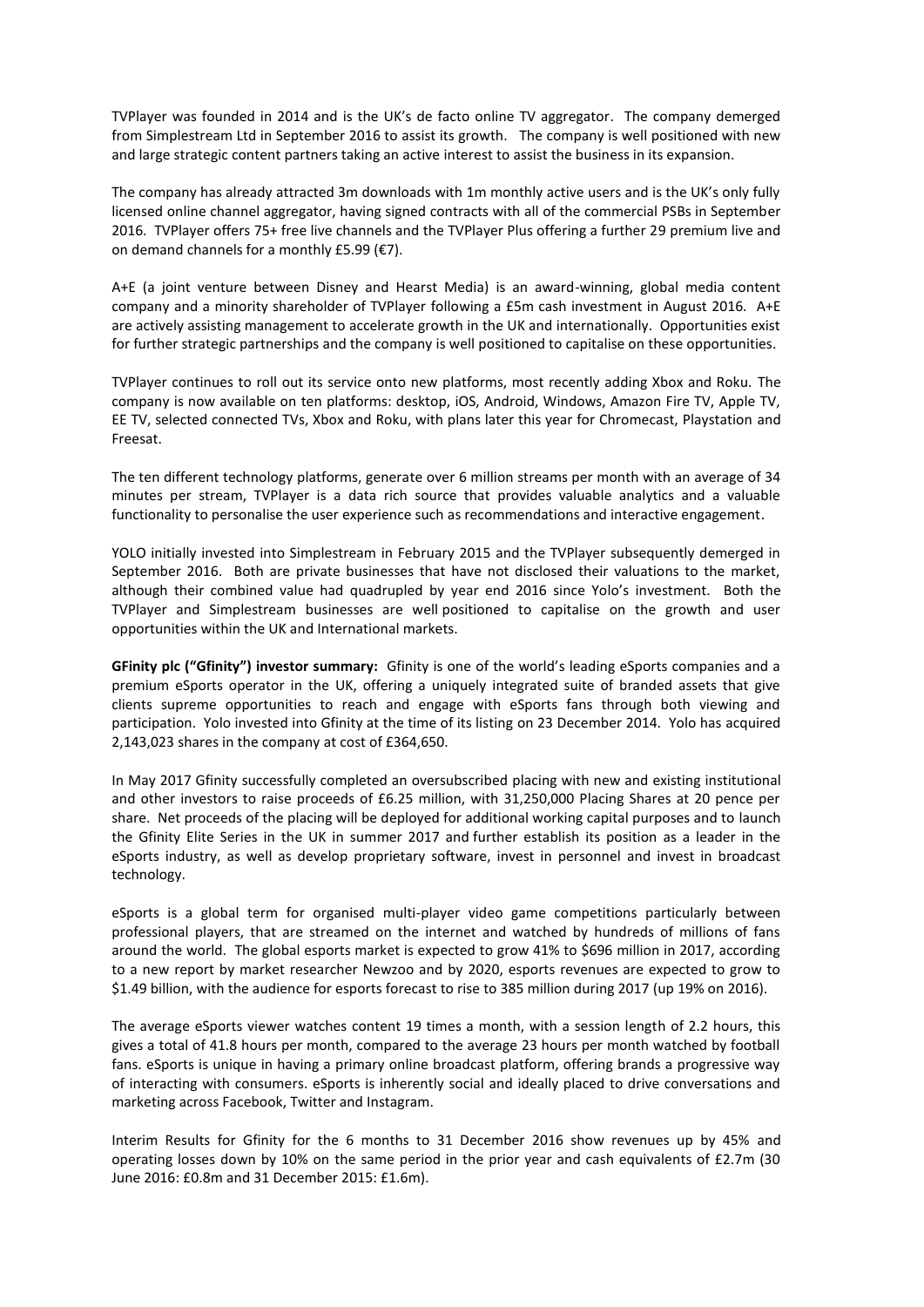**Audioboom Group plc ("Audioboom") investor summary:** Audioboom is a leading global podcasting platform that consolidates the business of on-demand audio, making content accessible, wide-reaching and profitable for podcasters, advertisers and brands. Yolo originally invested on 24 February 2015 and as at the balance sheet date held 3,500,000 shares at a cost of £275,654. This was increased on 4 April 2017 to 5,340,000 shares of the company's issued share capital taking the total cost of the investment in Audioboom to £321,914.

Audioboom completed a raise of £4.5m of new money in April 2017 to provide the company with working capital, technical development and creative initiatives. Over 75 million people listened to a "Boom" in the month of April from its global digital media platform. The Podcasting industry is growing rapidly and Audioboom is well positioned to take advantage of this development by matching targeted advertising to engaged audiences. The engagement metric KPIs during the period broke all year-on-year records and revenue generation has turned, exceeding expectations for the year.

A recent research survey carried out on more than 8,000 listeners in the UK and USA by Edison for Audioboom found that the average listener aged between 25 and 44 is listening to Podcasts for an average of two hours per day.

Revenues for the FY ending 30 November 2016 increased by £1.1m to £1.3m (2015: £0.2m) and adjusted EBITDA improved by £1.1m to a loss of £4.6m (2015: loss of £5.7m). According to the company's 2017 second quarter update, revenues for the six months ended 31 May 2017 of at least £1.8m for H1 from £329k in H1 2016, demonstrating good momentum.

The company KPI's for the year end November 2016 were all significantly up on prior year with; unique users: 58.6m +101%, total available advertising impressions: 242m +450%, total unique file requests: 430m +145%.

The momentum has continued into the 2017 financial year, For the H1 2017 interim update unique users have continued to grow to 81m and the company reported that over £3 million of advertising campaigns have been booked to occur in the financial year.

### **Issue of new Equity and Warrants**

On 7 November 2016 the Company completed a placing 254,000,000 shares at 1.0p each raising total gross funds of £2,540,000 and issued warrants for 50,800,000 shares at an exercise price of 1.3p. A further 8,400,000 ordinary 1.0p shares were issued as fee shares. Simon Robinson was awarded 9,000,000 warrants at an exercise price of 1.3p.

### **Post balance sheet events**

On the 2 of June 2017 the Company announced the conversion of its Loan Notes of £1.415m in Magic Media Works Ltd to 2,673,661 ordinary shares taking a 41.43% holding in Magic. Furthermore Magic completed a pre-IPO funding round through the issue of £1.2m new Convertible Loan Notes (the "New Loan Notes"). £1.0m of the raise has been secured through additional funding from new and existing investors, with the balance consisting of the capitalisation of part of a loan account due to Rob Lewis, founder and CEO of Magic. Yolo has subscribed for £500,000 of the New Loan Notes.

On conversion, the New Loan Notes will convert into ordinary shares in Magic at a 33% discount to the share price on an Initial Public Offering ("IPO") of Magic shares to the Stock Market. In the event that such an IPO does not occur by 1 December 2017, the New Loan Notes will thereafter accrue interest at 10% per annum. The New Loan Notes are repayable on 1 December 2019.

Magic has appointed FinnCap Limited as Corporate Finance Advisor to advise on its corporate finance strategy.

The Board continues to evaluate and consider investment opportunities in the technology, travel, leisure and media sectors and will only make investments in those projects which the Board believes will create value for shareholders.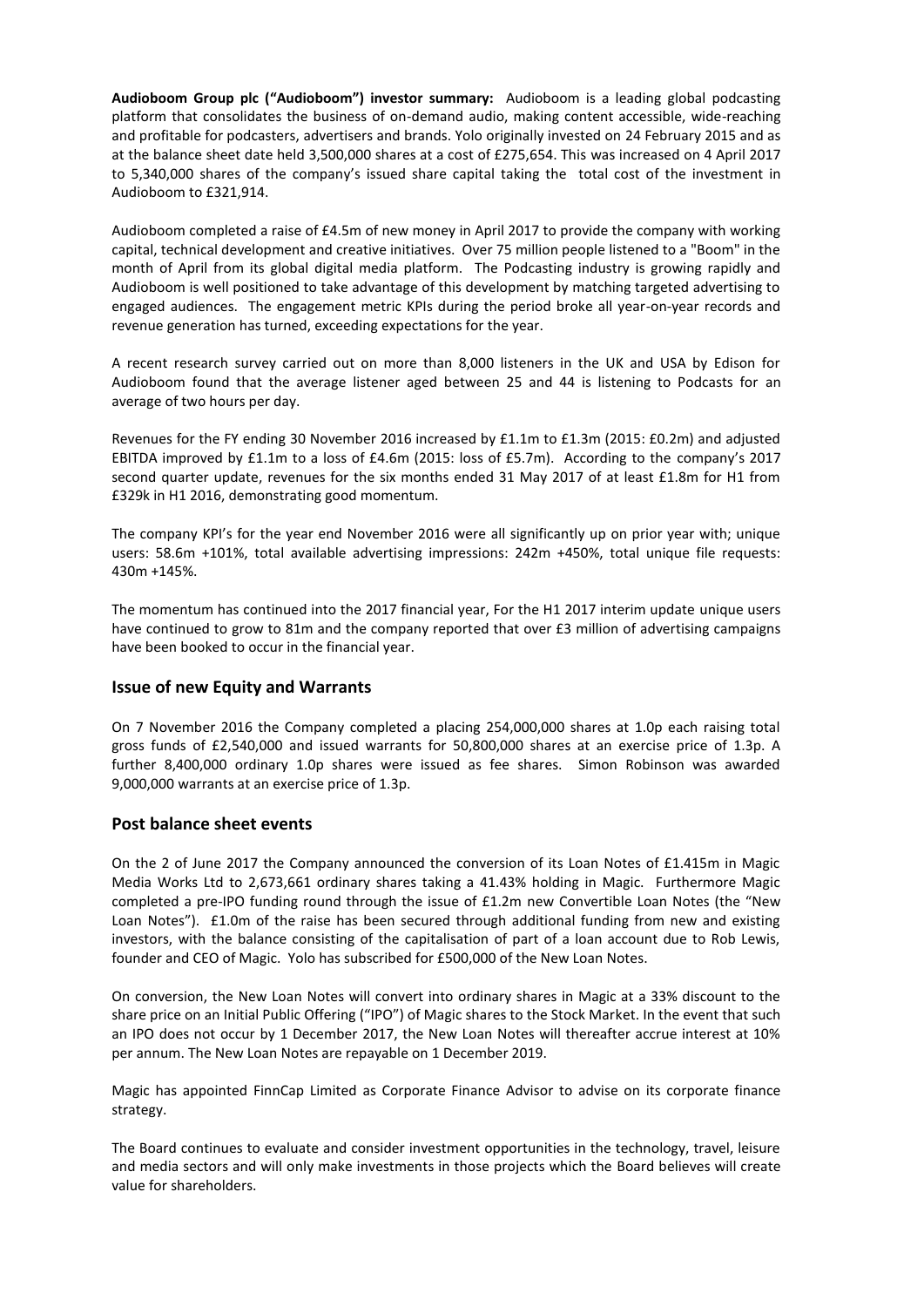I would also like to thank our shareholders and advisors for continuing to support the board and our vision.

Simon Robinson Chairman

27 June 2017

# **INTERIM STATEMENT OF COMPREHENSIVE INCOME FOR THE SIX MONTHS ENDED 31 MARCH 2017**

|                                                                | <b>Notes</b> | <b>Unaudited</b><br>six months ended<br>31 March 2017<br>£ | <b>Unaudited</b><br>six months ended<br>31 March 2016<br>£ |
|----------------------------------------------------------------|--------------|------------------------------------------------------------|------------------------------------------------------------|
| Other income                                                   |              | 17,096                                                     | 7,000                                                      |
| Unrealised gain/(loss) on remeasurement to<br>fair value       | 3            | 178,121                                                    | (318, 506)                                                 |
| Administrative expenses                                        |              | (143, 794)                                                 | (127, 917)                                                 |
| PROFIT / (LOSS) FROM OPERATIONS<br>BEFORE FINANCING ACTIVITIES |              | 51,423                                                     | (439, 423)                                                 |
| Finance income                                                 |              | 10,630                                                     | 5                                                          |
| PROFIT / (LOSS) BEFORE TAX                                     |              | 62,053                                                     | (439, 418)                                                 |
| Tax                                                            |              |                                                            |                                                            |
| PROFIT / (LOSS) FOR THE PERIOD                                 |              | 62,053                                                     | (439, 418)                                                 |
| TOTAL COMPREHENSIVE INCOME /<br>(EXPENSE)<br>FOR THE PERIOD    |              | 62,053                                                     | (439, 418)                                                 |

Profit / (Loss) before tax and total comprehensive income / (expense) for the period are all attributable to the equity shareholders of the parent.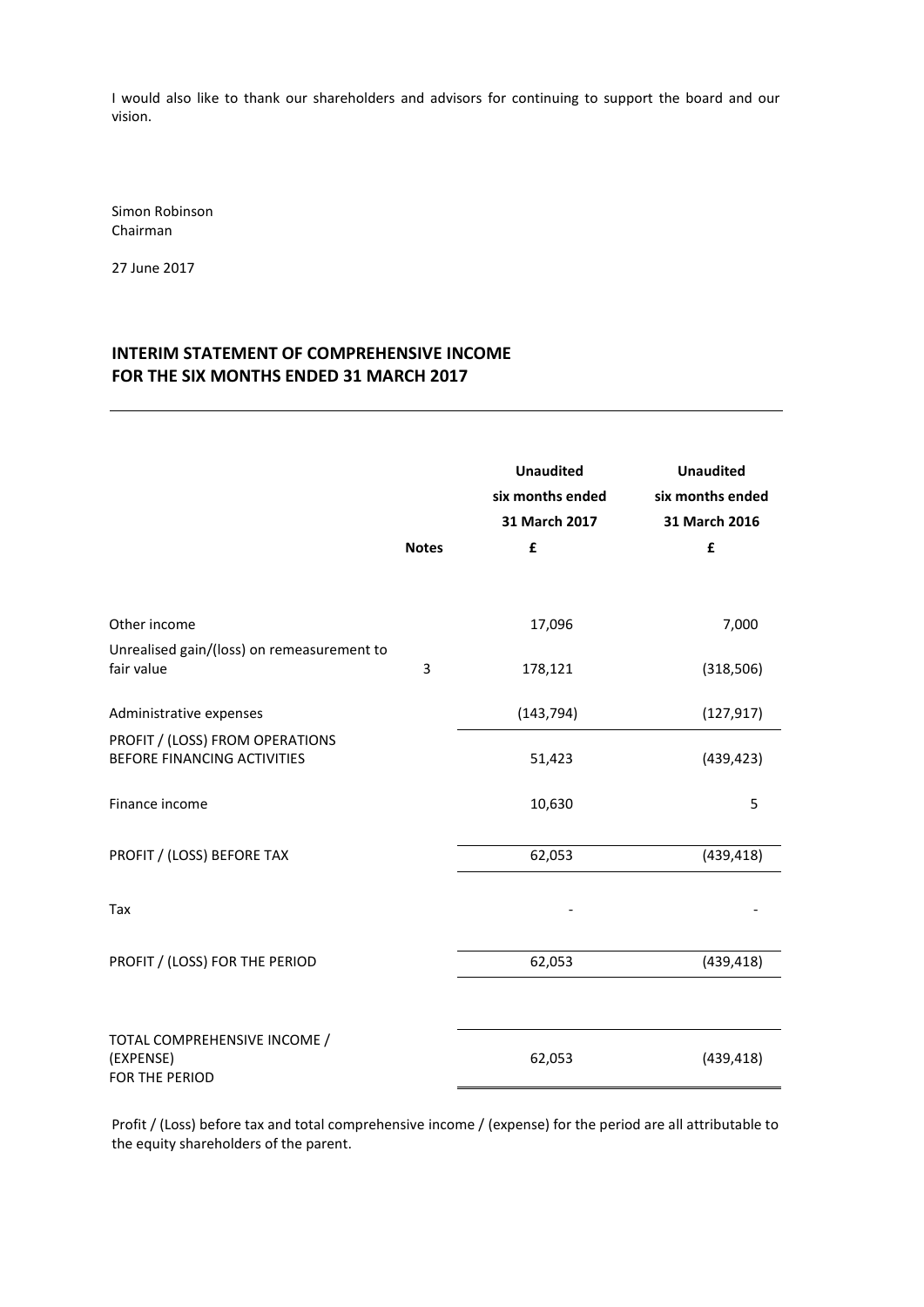| Profit / (Loss) per share |                    |            |
|---------------------------|--------------------|------------|
| Basic                     | 0.016p             | $(0.29)$ p |
| Diluted                   | 0.014 <sub>p</sub> | (0.29)p    |

Income and profit from operations for the current period all derive from continuing operations.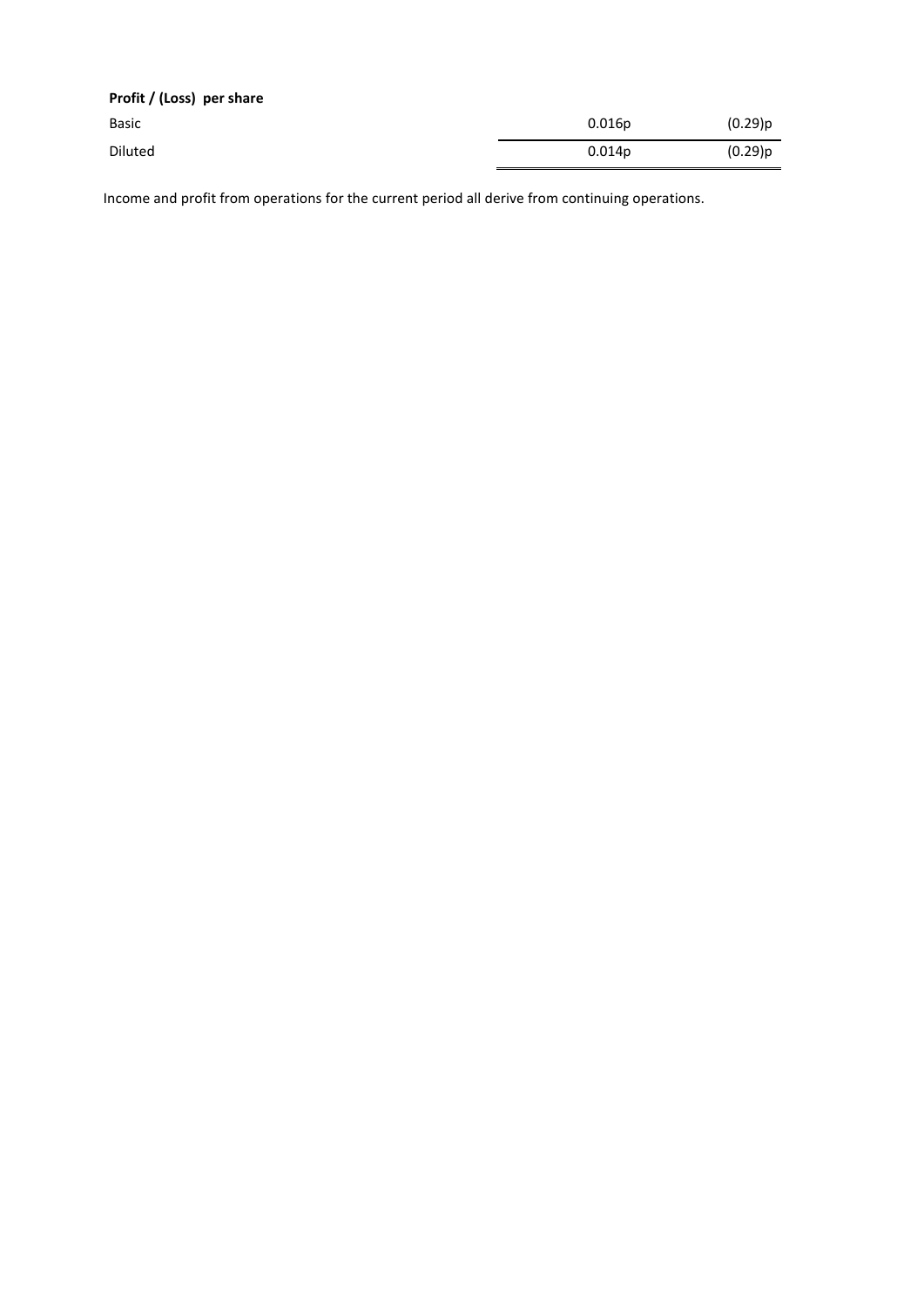# **INTERIM STATEMENT OF FINANCIAL POSITION FOR THE SIX MONTHS ENDED 31 MARCH 2017**

| <b>Non-current assets</b><br>3<br>Investments<br>3,014,338                                                                 | 1,127,262<br>1,127,262                |
|----------------------------------------------------------------------------------------------------------------------------|---------------------------------------|
|                                                                                                                            |                                       |
|                                                                                                                            |                                       |
| 3,014,338<br><b>Current assets</b>                                                                                         |                                       |
| Trade and other receivables<br>33,757<br>Cash and cash equivalents<br>4<br>940,692<br>974,449                              | 17,214<br>139,412<br>156,626          |
| <b>TOTAL ASSETS</b><br>3,988,787                                                                                           | 1,283,888                             |
| <b>EQUITY AND LIABILITIES</b>                                                                                              |                                       |
| <b>Equity</b><br>Share capital<br>5<br>5,206,954<br>Share premium account<br>7,574,273<br>Retained earnings<br>(8,931,302) | 2,582,954<br>7,617,273<br>(8,993,355) |
| Total equity attributable to equity holders of the parent<br>3,849,925                                                     | 1,206,872                             |
| <b>Current liabilities</b><br>Trade and other payables<br>138,862<br><b>Total liabilities</b><br>138,862                   | 77,016<br>77,016                      |
| <b>TOTAL EQUITY AND LIABILITIES</b><br>3,988,787                                                                           | 1,283,888                             |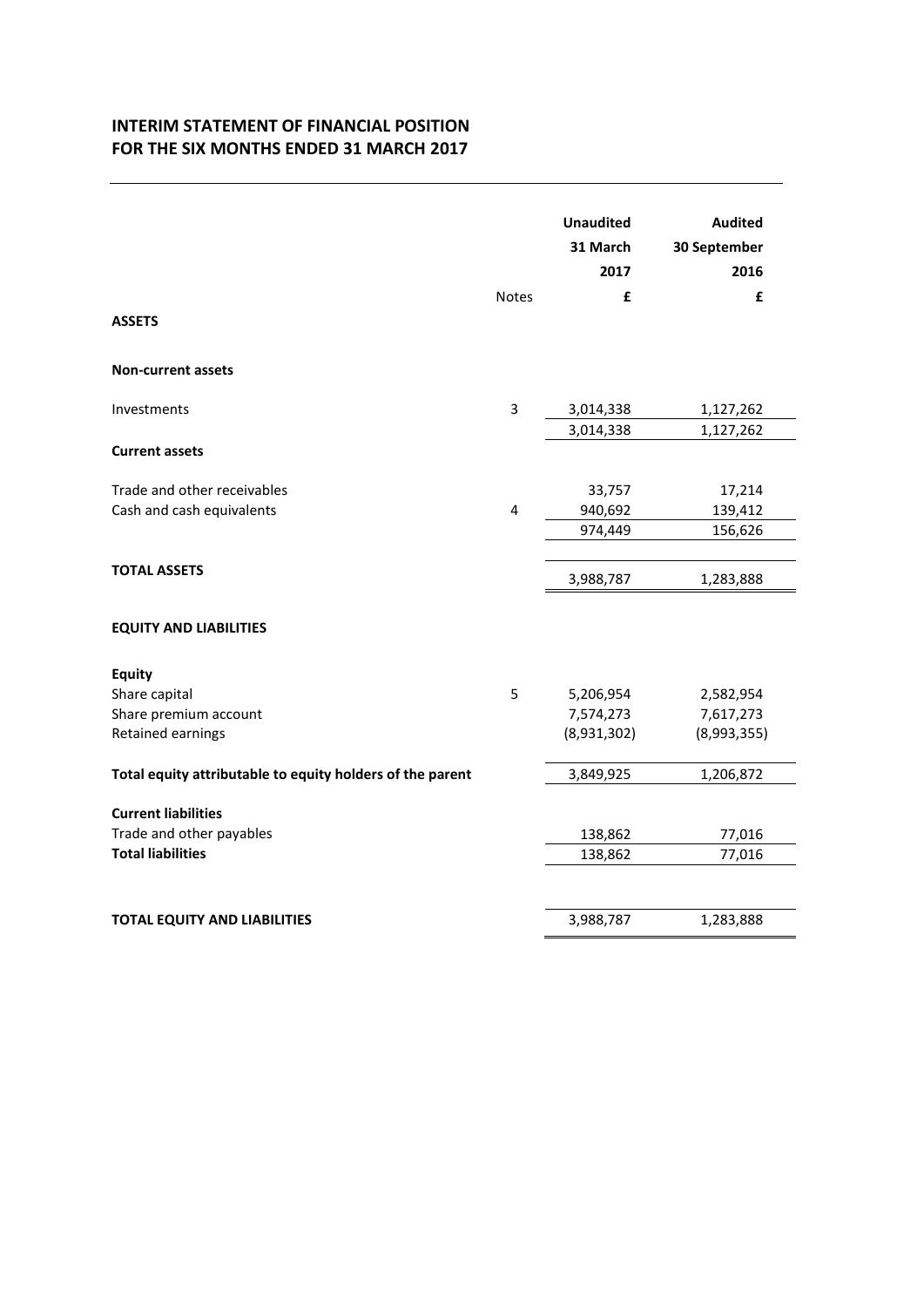# **INTERIM STATEMENT OF CHANGES IN EQUITY FOR THE SIX MONTHS ENDED 31 MARCH 2017**

|                                                                                   | <b>Share</b><br>capital | <b>Share</b><br>Premium<br><b>Account</b> | <b>Retained</b><br><b>Earnings</b> | Total                             |
|-----------------------------------------------------------------------------------|-------------------------|-------------------------------------------|------------------------------------|-----------------------------------|
|                                                                                   | £                       | £                                         | £                                  | £                                 |
| <b>Audited as at 1 October 2015</b>                                               | 2,182,954               | 7,439,303                                 | (8,371,825)                        | 1,250,432                         |
| Total comprehensive expense for<br>the period<br>Share issue<br>Cost of new issue | 400,000                 | 200,00<br>(22,030)                        | (439, 418)                         | (439, 418)<br>600,000<br>(22,030) |
| Unaudited as at 31 March 2016                                                     | 2,582,954               | 7,617,273                                 | (8, 811, 243)                      | 1,388,984                         |
| Audited as at 1 October 2016                                                      | 2,582,954               | 7,617,273                                 | (8,993,355)                        | 1,206,872                         |
| Total comprehensive income for<br>the period                                      |                         |                                           | 62,053                             | 62,053                            |
| Share Issue                                                                       | 2,624,000               |                                           |                                    | 2,624,000                         |
| Cost of new issue                                                                 |                         | (43,000)                                  |                                    | (43,000)                          |
| Unaudited as at 31 March 2017                                                     | 5,206,954               | 7,574,273                                 | (8,931,302)                        | 3,849,925                         |

All equity is attributable to equity shareholders of the parent.

# **Share premium**

Represents amounts subscribed for share capital in excess of its nominal value, net of directly attributable issue costs.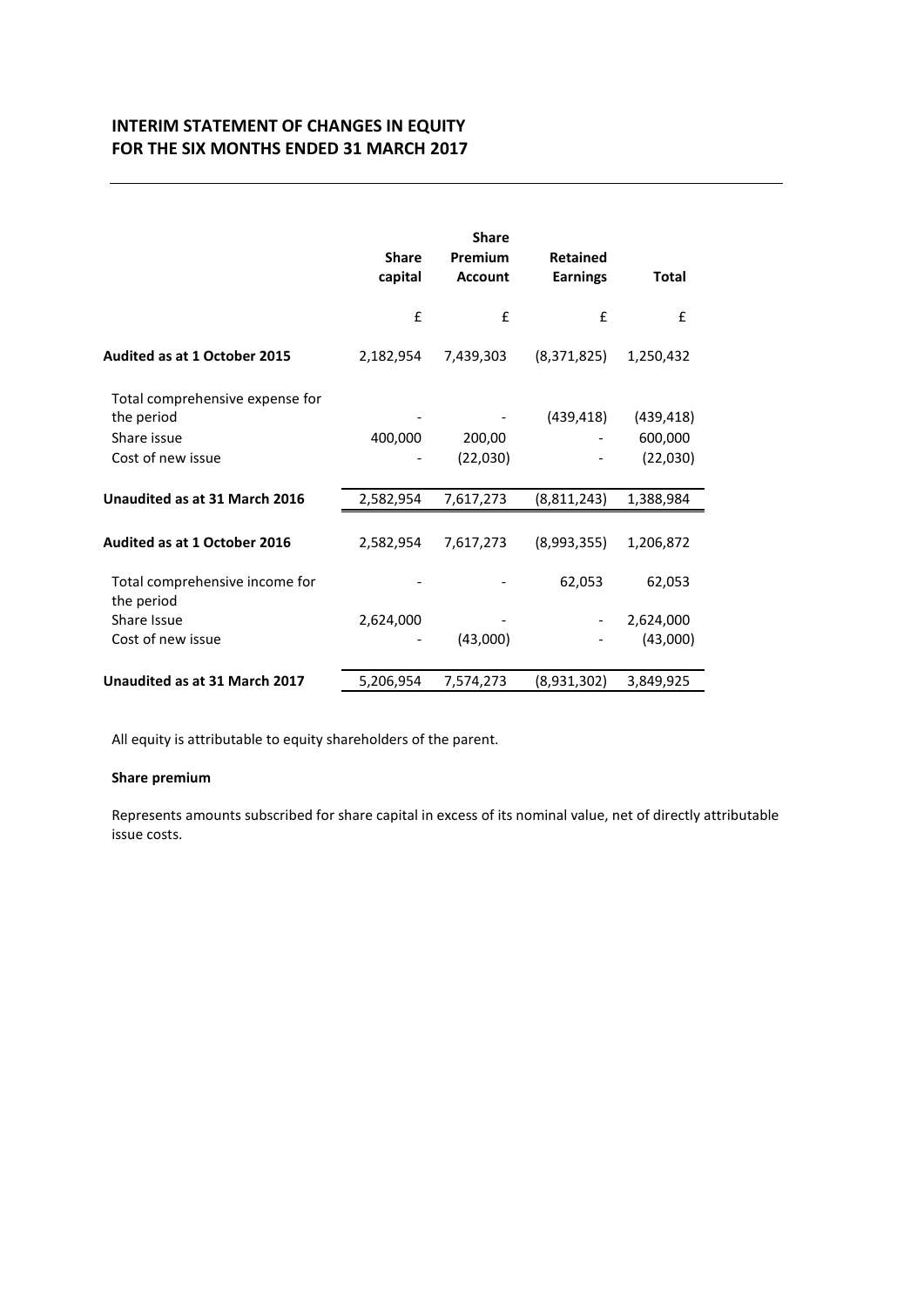# **INTERIM STATEMENT OF CASH FLOWS FOR THE SIX MONTHS ENDED 31 MARCH 2017**

|                                                           | <b>Unaudited</b><br>six months ended<br>31 March 2017<br>£ | <b>Unaudited</b><br>six months ended<br>31 March 2016<br>£ |
|-----------------------------------------------------------|------------------------------------------------------------|------------------------------------------------------------|
| <b>Operating activities</b>                               |                                                            |                                                            |
| Profit / (Loss) before tax                                | 62053                                                      | (439, 418)                                                 |
| (Gain) / Loss on current fair value adjustment            | (178, 121)                                                 | 318,506                                                    |
| Changes in working capital:                               |                                                            |                                                            |
| (Increase) / Decrease in trade and other receivables      | (16, 543)                                                  | 8,806                                                      |
| Increase / (Decrease) in trade and other payables         | 61,846                                                     | (18, 987)                                                  |
| Net finance cost                                          | 195                                                        |                                                            |
| Net cash (used)/generated in operating activities         | (70, 570)                                                  | (131,093)                                                  |
| <b>Investing activities</b>                               |                                                            |                                                            |
| Interest received                                         | 15                                                         |                                                            |
| Investments                                               | (1,708,955)                                                | (257, 385)                                                 |
| Net cash used in investing activities                     | (1,708,940)                                                | (257, 385)                                                 |
| <b>Financing activities</b>                               |                                                            |                                                            |
| Net proceeds from issue of shares                         | 2,581,000                                                  | 577,970                                                    |
| Interest paid                                             | (210)                                                      |                                                            |
| Net cash used in financing activities                     | 2,580,790                                                  | 577,970                                                    |
| <b>Taxation</b>                                           |                                                            |                                                            |
| Net increase / (decrease) in cash and cash<br>equivalents | 801,280                                                    | 189,492                                                    |
| Cash and cash equivalents at the start of the period      | 139,412                                                    | 41,901                                                     |
| Cash and cash equivalents at the end of the period        | 940,692                                                    | 231,393                                                    |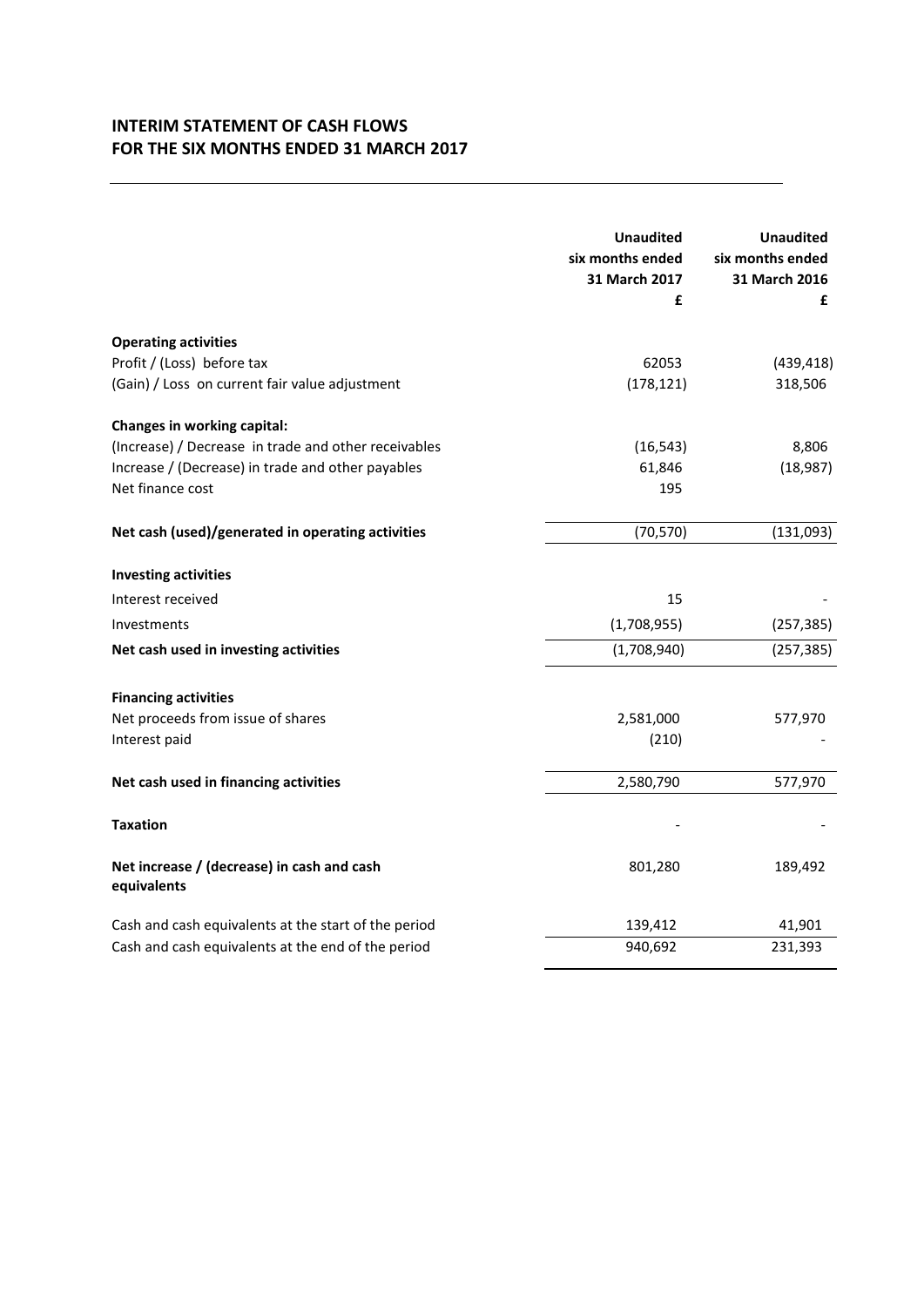### **1 General information**

YOLO Leisure & Technology Plc ('the Company') is an investment company as defined under AIM Rule 15.

The Company is a publicly listed company on AIM, is incorporated and domiciled in England and its registered office is 4 More London Riverside, London, SE1 2AU.

This interim financial information was approved for issue on 27 June 2017.

### **2 Accounting policies**

### **2.1 Basis of preparation**

The interim financial information comprises the Statements of Financial Position at 31 March 2017 and 30 September 2016 and the Statements of Comprehensive Income, Changes in Equity and Cash Flows for the periods ended 31 March 2017 and 31 March 2016 and the related notes of YOLO Leisure & Technology Plc, (hereinafter referred to as 'the interim financial information).

The interim financial information has been prepared in accordance with IAS 34, 'Interim Financial Reporting' as adopted by the European Union. In preparing this information, management have used the accounting policies set out in the Company's annual financial statements as at 30 September 2016.

This interim financial information does not constitute a set of statutory accounts under the requirements of the Companies Act 2006 and is neither audited nor reviewed. The comparative figures for the financial year ended 30 September 2016 are an extract from the Company's 2016 financial statements, which have been reported on by the Company's auditors and delivered to the Registrar of Companies. The report of the auditors was unqualified.

This document (the Interim Statement 2017) will be published on the company's website and will be publicly available from the London Stock Exchange regulatory publications. The maintenance and integrity of the YOLO Leisure & Technology Plc website is the responsibility of the directors. Legislation in the UK governing the preparation and dissemination of accounts may differ from legislation in other jurisdictions.

#### **2.2 Going concern**

The company's activities, together with the factors likely to affect its future development and performance, the financial position of the company, its cashflow and liquidity position have been considered by the directors and the Board is of the opinion that there are sufficient funds available to continue as a going concern for the foreseeable future. The Board is also planning to raise additional funds to continue to carry out its investment strategy as opportunities arise. Accordingly the Board consider it appropriate to adopt the going concern basis in preparing these condensed financial statements.

#### **2.3 Investments**

Financial assets and liabilities are fair valued using a hierarchy that reflects the significance of the inputs used in making the fair value assessment. The fair value hierarchy has the following levels:

Level 1: quoted prices (unadjusted) in active markets for identical assets or liabilities.

Level 2: inputs other than quoted prices for identical assets or liabilities, either directly (i.e. as prices) or indirectly (i.e. derived from prices).

Level 3: inputs for the assets or liabilities that are not based on observable market data (unobservable inputs).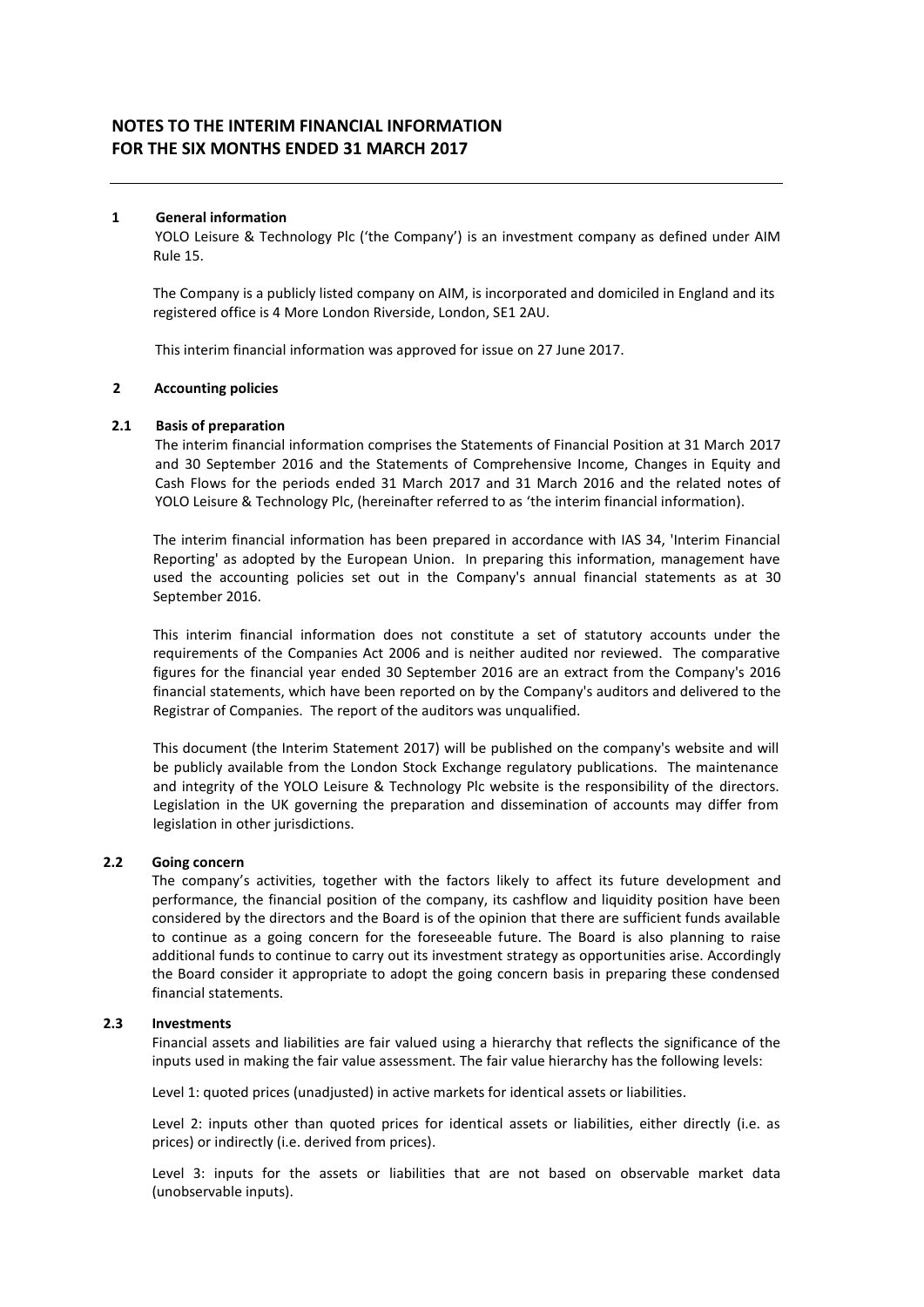### **3 Investments**

|                                                   | Level 1                  | Level 3                  | <b>Unaudited</b><br><b>Total</b> |
|---------------------------------------------------|--------------------------|--------------------------|----------------------------------|
|                                                   | £                        | £                        | £                                |
| <b>Audited fair value at 30 September</b><br>2016 | 300,588                  | 826,674                  | 1,127,262                        |
| Cost of acquisitions during the<br>period         | $\overline{\phantom{a}}$ | 1,708,955                | 1,708,955                        |
| Unrealised loss on remeasurement<br>to fair value | 178,121                  | $\overline{\phantom{0}}$ | 178,121                          |
| Unaudited fair value at 31 March<br>2017          | 478,709                  | 2,535,629                | 3,014,338                        |

### **4 Cash and cash equivalents**

For the purpose of the interim cash flow statement, cash and cash equivalents are comprised of the following:

|   |                                                          | <b>Unaudited</b> | <b>Unaudited</b> |
|---|----------------------------------------------------------|------------------|------------------|
|   |                                                          | 31 March         | 31 March         |
|   |                                                          | 2017             | 2016             |
|   |                                                          | £                | £                |
|   | Cash at bank and in hand                                 | 940,692          | 231,393          |
| 5 | Share capital                                            | <b>Unaudited</b> | <b>Unaudited</b> |
|   |                                                          | six months ended | six months ended |
|   |                                                          | 31 March 2017    | 31 March 2016    |
|   |                                                          | £                | £                |
|   | <b>Issued and fully paid</b>                             |                  |                  |
|   | As at 31 March 2016                                      |                  |                  |
|   | Ordinary shares (178,922,758 shares of 1p each)          | 1,789,228        | 1,375,526        |
|   | Deferred shares (8,819,181 shares of 9p each)            | 793,726          | 793,726          |
|   | Warrant exercised (1,370,211 shares of 1p each)          |                  | 13,702           |
|   | 20 January 2016 share placement (40,000,000 shares of 1p |                  |                  |
|   | each)                                                    |                  | 400,000          |
|   | 7 November 2016 share placement (262,400,000 shares of   |                  |                  |
|   | 1p each)                                                 | 2,624,000        |                  |
|   |                                                          | 5,206,954        | 2,582,954        |

# **6 Dividends paid and proposed**

### **Equity dividends on ordinary shares:**

No interim dividend was paid or is proposed for the half year ended 31 March 2017.